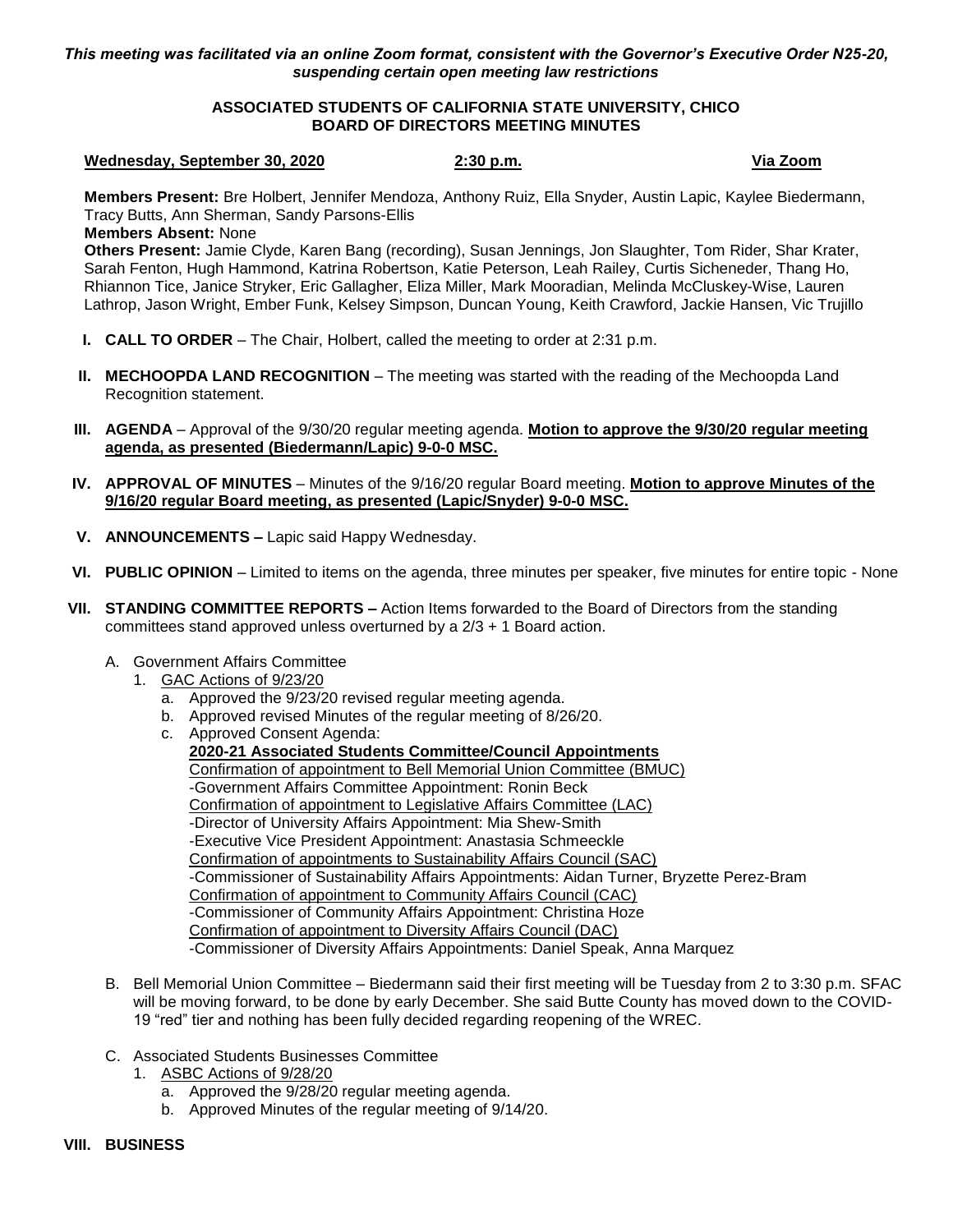## Associated Students Board of Directors Meeting Minutes

- A. Information Item: Health Insurance Clyde reminded the Board that although they will be provided with a lot of information today, it really comes down to deciding what insurance to provide and how to split the costs between the AS and employees. She said it's complicated because the more you give employees, better for them but hurts the AS, and vice versa. She said they try to find the best model and best split amongst the employees and the AS. She presented an updated PowerPoint, provided an overview of the current three Blue Shield plans and also provided a history of rate increases. It was noted that the AS has to provide substantially similar plans to the University plans. She reviewed the steps taken so far and noted said open enrollment is held in early November. Clyde advised that Blue Shield came back with a 0% increase and the Pooled group provider (Anthem) resulted in a 14.1% decrease. She said Railey and her team were successful in confirming that except for one, local doctors are members of this group. Clyde said last year we were disqualified from being in the Pooled group due to large medical claims. She said the recommendation of the staff directors will be to move to the Pooled group (Anthem) as it's a 14.1% decrease in cost. She said they did a lot of comparative research regarding what a traditional split would look like, what the University is doing, as well as other auxiliaries. For 2021 health care, the campus will be doing a contribution model, providing the same contribution amount for all plans, which is approximately 91% coverage, with one plan available at 100%. She noted that Post-retirement health is different between the AS and campus. She said they looked at what other traditional auxiliaries pay and the majority of the auxiliaries are in the Pooled plan that we're interested in joining. She said they pay approximately 90% to 100% of healthcare premiums, noting some have plans not available to us, such as Kaiser. Biedermann asked if this is included in employees' salary and Clyde said it's totally separate, it's the benefit they're getting. Clyde said, as an example, she doesn't participate in our healthcare so receives no financial monies, it's just money the AS saves – there's not a cash in lieu. She said they also did some research on some auxiliaries outside of the Pooled plan and found that the majority of them are paying at 90% to 100%. The broker was then asked to look at some of our other counterparts, similar to us, and found overall that our employees pay more than our counterparts based on the model we have. Clyde next provided a Health Premium Change Analysis – Anthem Estimate 2021, which shows what the AS would pay and what employees would pay. She said in theory, both the AS and employees will receive a savings, which is good news. Scenarios of 80/20 (80% paid by AS/20% paid by employee), 85/15, and 90/10 were included as samples on the slide. Clyde noted they will not be suggesting that the AS pays 100% of premiums. Biedermann asked if we would have to go into reserves for this and Clyde said in terms of enrollment, etc., we're in a good spot as we're over budgeted in this number because the actual increase went down and we also lost employees due to layoffs which is a cost savings as well for the AS. Clyde said overall, both the AS and employees will experience a savings. Lapic asked what the staff directors would be recommending and Clyde said 85/15 is the direction the staff directors would like to go. Discussion was held and Ruiz and Lapic said they were in support of the suggested 85/15 split. Biedermann asked what 85/15 is compared to last year and Clyde said there would be approximately \$100,000 in savings to the AS from what we were paying for currently. Holbert asked about next steps and Clyde said if the Board is comfortable with the 85/15 split, then staff directors would formalize the recommendation for the Board's approval at their next regular meeting, or a Special meeting could be held next week if they want to review further. Young from the gallery suggested it could be useful for the Board to consider possibly using the 15% reduction to negotiate a long-term rate reduction. Clyde said unfortunately long-term rate reductions aren't done. Clyde explained that by going to Anthem in a Pooled group, we share risk. When we are on our own, if we have one or two employees with high medical costs, our rates could skyrocket, causing a massive increase. By going with the Pooled group, we would be able to spread that risk amongst 12 other auxiliaries, which in theory should help us keep our rates rather low. She advised that they looked at historical rate increases with this plan and they were considerably lower than what we were paying, although we can't look into the future. Consensus of the Board was that they were ready to vote on this item at the next regular Board meeting so Clyde said she would send a memo to the Board members with all of the information so they would know specifically what they would be voting on, including the Action wording. Railey said regarding pooling the risk, that there are 12 auxiliaries currently participating, but this Joint Powers Authority that we would be joining actually has 35,000 to 45,000 lives covered in their medical programs, so risk is spread amongst the entire pool. She said if we have one or two high claims of \$50,000 or more, it will cause a very little blip.
- B. Information Item: Audit Committee recommendation regarding 6/30/20 Audited Financial Statements and Report to the Audit Committee - Jennings said the memo in the packet comes from VP Sherman, the Chair of the Audit Committee. She reviewed the auditing process and noted the committee recently met with the auditors, Aldrich, CPA. There were no questioned items or exceptions and she said the auditors gave an unqualified opinion, which is the highest level of opinion that you can get from your auditors. Jennings noted that there were no corrected or uncorrected misstatements noted during the audit.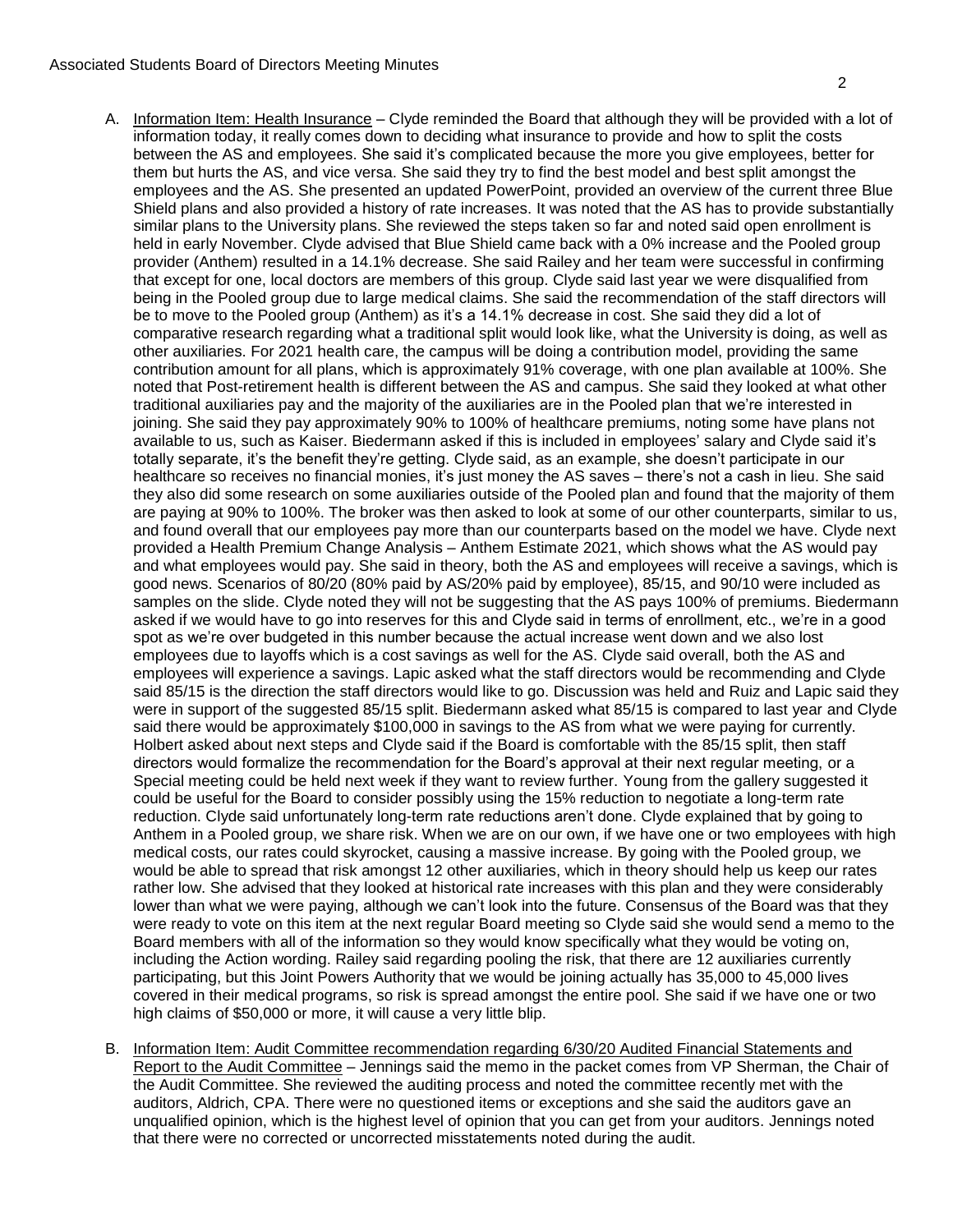- C. Discussion Item: 6/30/20 Dining Services Financials Rider provided an overview for the Board, noting Dining is broken into three categories: Dining Overall, Sutter Dining and Cash Ops. He said they were down about \$1.2 million in income overall and about 90% of their career staff were laid off in May, as well as 100% of student staff. Income was up due to the contract with Housing. Sutter Dining and Cash Ops were also reviewed.
- D. Discussion Item: 6/30/20 AS Wildcat Store Financials Jennings said Income was at \$918,017 for the year. Follett Commission Income was at \$746,843 YTD due to the annual minimum guarantee per agreement with Follett. She advised that well after the end of the FY the AS was contacted by Follett regarding them wanting to renegotiate the minimum guarantee due to the COVID-19 closure on campus and how Follett was negatively impacted in sales. She said she and Clyde have been speaking with Follett but haven't heard a specific adjustment request from them. Jennings said we want to be good partners with them but we should be made whole for last year per our agreement. Further information will be provided regarding this. Lapic asked if an adjustment is done, would it impact the audit. Jennings said it wouldn't impact the audit as it stands as we wouldn't go back and adjust our audit. She said any impact would happen through the 2020-21 financials.
- E. Discussion Item: 6/30/20 Corporate Services Budget vs. Actual Income and Expenses Jennings explained that this report is provided quarterly and is made up of Financial Services, Human Resources, Administration, IT and Corporate Insurance. She explained that they budget for corporate services and then adjust actual, noting they collect funds from areas such as the WREC, Activity Fee, BMU and Dining to cover expenditures. She explained that each area came in below budget, except for Corporate Insurance at 100.02%. Overall, \$118,000 is the difference in what was budgeted and what actually came in, and those savings are pushed back to the areas at the end of the FY. Overall, came in about 95% of what the budget was.
- F. Director of University Affairs Report Snyder said interviews are currently being held for the SOAR and ECC positions. • Snyder said that Slaughter provided an excellent presentation at SAS last week regarding elected student compensation. She said there was a Zoom bombing during last week's SAS meeting and said she provided resources to members and spoke individually to those that reached out to her indicating that they needed some extra discussion surrounding what happened. • Snyder said she and Holbert would be attending this week's Academic Senate meeting and Mendoza will be sharing the statement that she presented at GAC. Regarding the Resolution for Antiracist and Condemnation of Police Brutality that Academic Senate presented, she said that she and Logan Lee will be part of the task force for preparing revisions of that document, and they will obtain student opinions. • Snyder said regarding USET, nothing has changed since the last meeting. She also said that FRAS had their first meeting, subcommittees are being set up and nominations are being made for faculty recognition awards. She said the First Year Experience Committee will meet next week. Snyder said CFAC met this afternoon, and further discussions will be held regarding lock out fees for students in dorms. They also discussed summer/winter course fees. Also, concerns were brought up about how SLF committees are conducting business. She's hoping to schedule a meeting to make sure there is student involvement in this process. Snyder said at CAB they are working on restructuring GE to include the new GE minors and the proposed ethnic studies requirement. All proposed minors went to CAB, then to EPPC, where all 10 GE minors were approved. Now will go to Academic Senate for discussion. IRA's first meeting will be held next week. Snyder said she'll be involved in the Remote Learning Task Force for the Academic Support Units Group.
- G. Director of Legislative Affairs Report Ruiz updated regarding CSSA, noting they are working on a policy to support students during this time of COVID, including legislation advocating for the betterment of education during this year. They elected a new Civic Engagement Officer for the northern region from Humboldt State. He said Humboldt State is also our civic engagement partner for the civic challenges through CSSA. Ruiz said the CSSA Legislative Affairs Committee and Board of Directors voted to support Proposition 16 regarding Affirmative Action Programs.
- H. University Vice Presidents' Reports Parsons-Ellis noted appreciation for all of the student representation on various University committees. She said Student Affairs is continuing to work through the semester figuring out how students are managing, addressing needs as they come up, and anticipating needs for spring. She said they are getting ready to do allocations to their departments and are having budget conversations. • Sherman said 5 p.m. Friday was the closing period for any comments or responses to the Environmental Impact Report (EIR). She said this now enables them to go before the Board of Trustees in November to get approval for the Campus Master Plan. She said this project has been about two years in the making and reviews buildings and their setup and age, where new buildings would go and what they would look like. She noted there are specific objectives so that students are in the core of the campus and additional services on the periphery Sherman said they are also looking at what to do with the replacement for Butte Hall and what will happen with the old physical sciences building once the new science building opens. She noted the areas the EIR covered. She